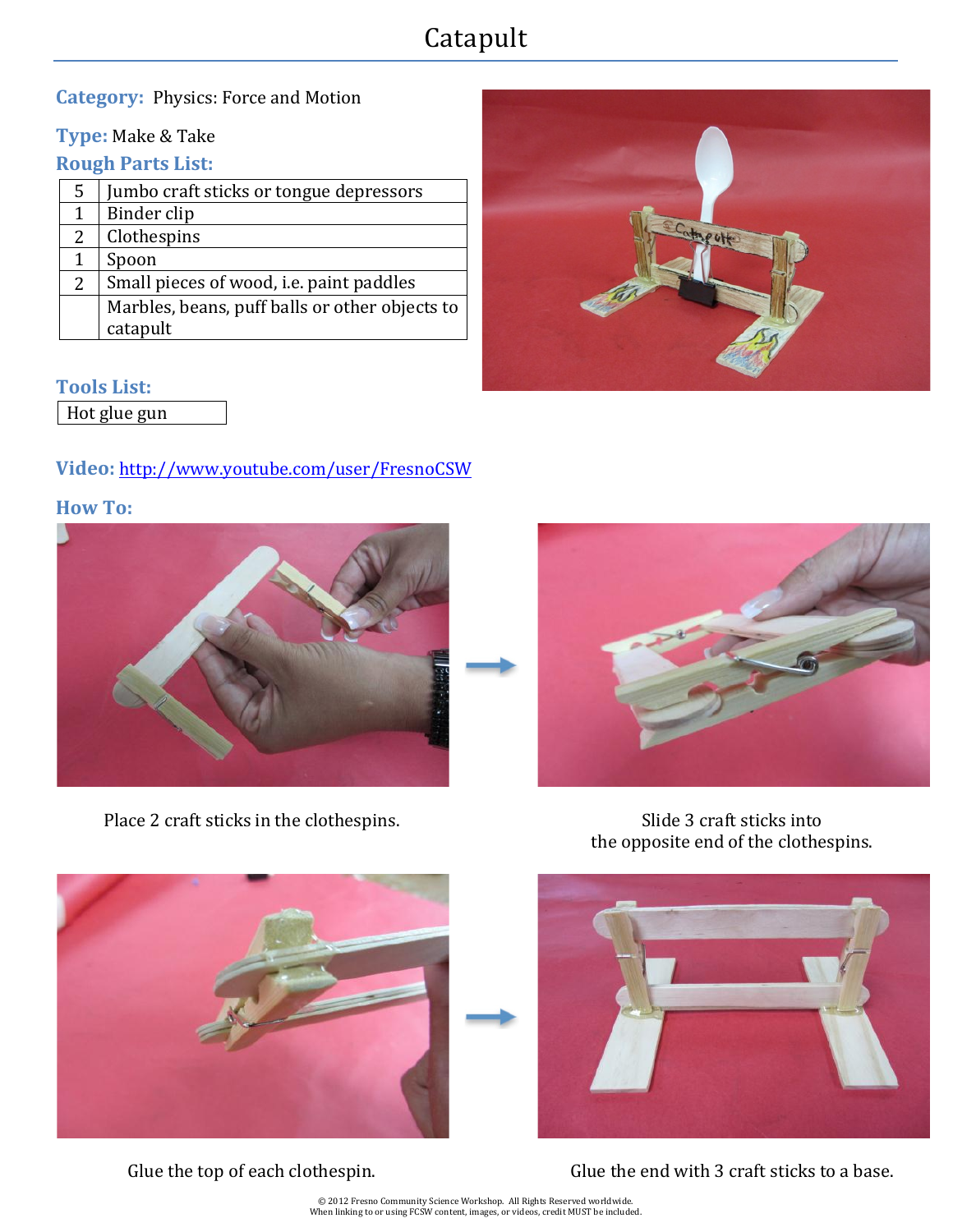



Clip the binderclip to the 3 craft sticks. Slide the spoon between the spoon between the

two sets of craft sticks.





Open the clip and insert the spoon. Place a bean or marble in the spoon, aim the catapult at a target, and fire!

# **Fine Points:**

- $\rightarrow$  Small craft sticks may be used instead of large sticks.
- $\rightarrow$  A cardboard base can be used instead of two paint paddles.
- $\rightarrow$  Secure the base by either holding it or placing a heavy object on it while catapulting items.
- $\rightarrow$  With small blocks of wood or other materials, you can prop up the front end of the catapult base, thus changing the launch angle. Then you can find out which launch angle is the best for distance.

# **Concepts Involved:**

- A force is a push or a pull.
- A pulling force on an object is called tension.
- Different launch angles will give different paths for the projectile. There is one optimal angle that will make the projectile fly the greatest distance.
- Different projectiles will encounter varying air resistance and will shoot different lengths.

# **Focus Ouestions:**

- 1. What could you do to make the catapult shoot further?
- 2. How can you create more tension on the spoon? Less?
- 3. Would the catapult shoot further with a longer arm, or a shorter one?
- 4. How would you hold or set the catapult to make it shoot straight up?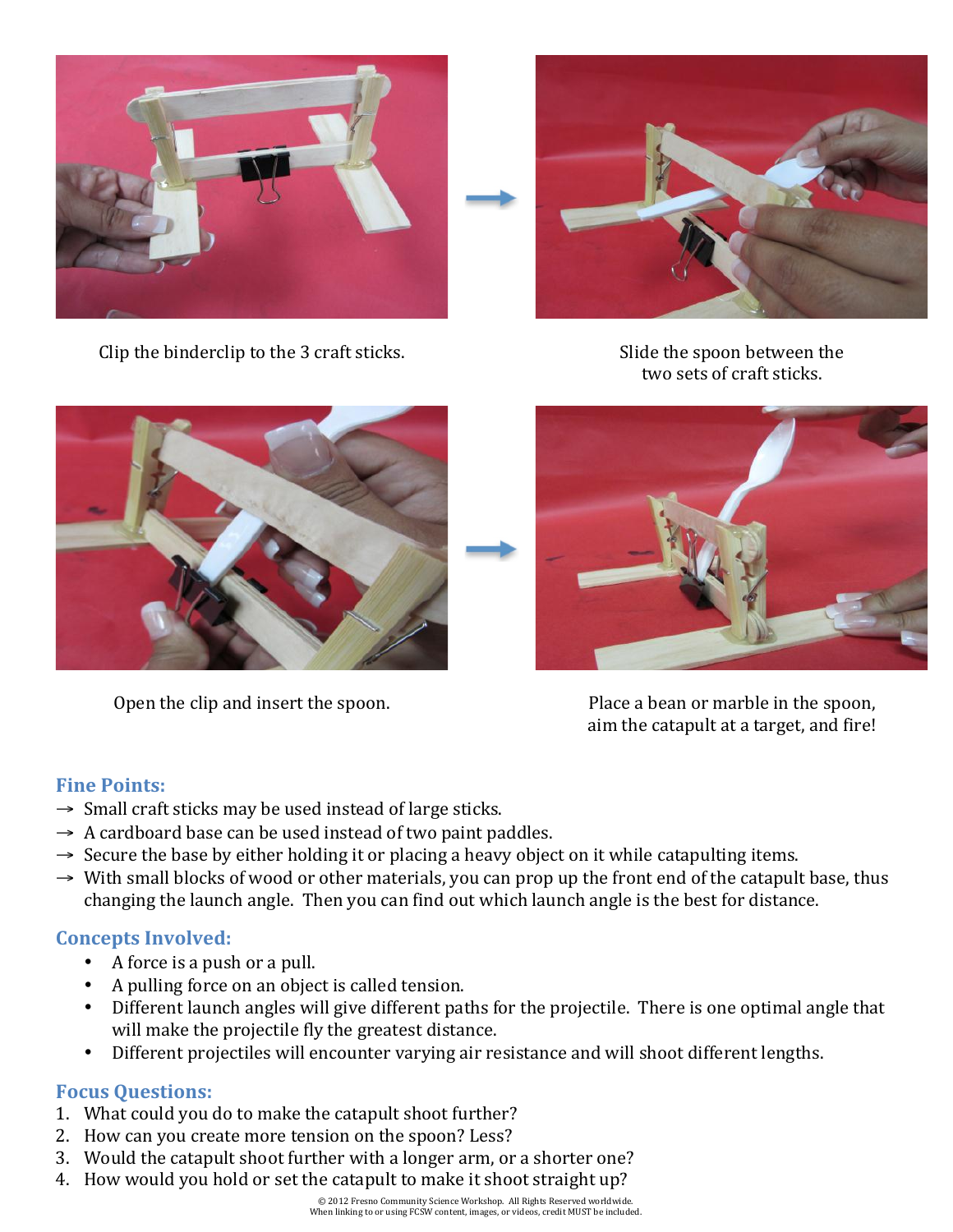- 5. How would you hold or set the catapult to make it shoot as far as possible?
- 6. Gather lightweight objects such as Styrofoam and pom-poms, mid-weight items such as little paper balls and heavyweight objects including beans and pebbles. Compare the flight path of all items thrown at the same angle. Which items flew highest? Furthest?

# **Elaboration:**

Tension is a pulling force from one item acting on another. In this case, pulling on the spoon creates tension in the spoon's handle and the black metal binder clip. When the spoon is released, the elasticity of these two things pulls the spoon forward. Hitting the craft sticks stops the motion of the spoon, but the projectile continues moving and leaves the catapult. This is an example of Newton's first law of motion: An object in motion tends to stay in motion, and an object at rest tends to stay at rest. The motion of the projectile will continue until it hits something, which will give it a force to stop it. If it never hits anything, (if you launched the object in outer space) it would continue moving forever.

Catapults were created to do one thing - throw large objects over a long distance. Throwing large objects usually takes a large amount of force. Levers give us mechanical advantage to lift and throw heavy items. The spoon's handle creates a lever.

According to theory, the best release angle for getting a long distance flight is  $45^\circ$ . Anything more or less than 45° will result in a shorter flight for the projectile. Check to see if your catapult follows this theory: elevate the front of the base until it is about  $45^\circ$  - halfway between flat on the ground and standing up vertical – and see if it throws the furthest.

# **Links to k-12 CA Content Standards:**

# Grades k-8 Standard Set Investigation and Experimentation:

Scientific progress is made by asking meaningful questions and conducting careful investigations. As a basis for understanding this concept and addressing the content in the other strands, students should develop their own questions and perform investigations.

# Grades k-12 Mathematical Reasoning:

- 1.0 Students make decisions about how to approach problems:
- 1.1 Analyze problems by identifying relationships, distinguishing relevant from irrelevant information, sequencing and prioritizing information, and observing patterns.
- 1.2 Determine when and how to break a problem into simpler parts.
- 2.0 Students use strategies, skills, and concepts in finding solutions:
- 1.1 Use estimation to verify the reasonableness of calculated results.
- 1.2 2.2 Apply strategies and results from simpler problems to more complex problems.
- 1.3 Use a variety of methods, such as words, numbers, symbols, charts, graphs, tables, diagrams, and models, to explain mathematical reasoning.
- 2.5 Indicate the relative advantages of exact and approximate solutions to problems and give answers to a specified degree of accuracy.
- 3.0 Students move beyond a particular problem by generalizing to other situations:
- 3.1 Evaluate the reasonableness of the solution in the context of the original situation.
- 3.2 Note the method of deriving the solution and demonstrate a conceptual understanding of the derivation by solving similar problems.
- 3.3 Develop generalizations of the results obtained and apply them in other circumstances.